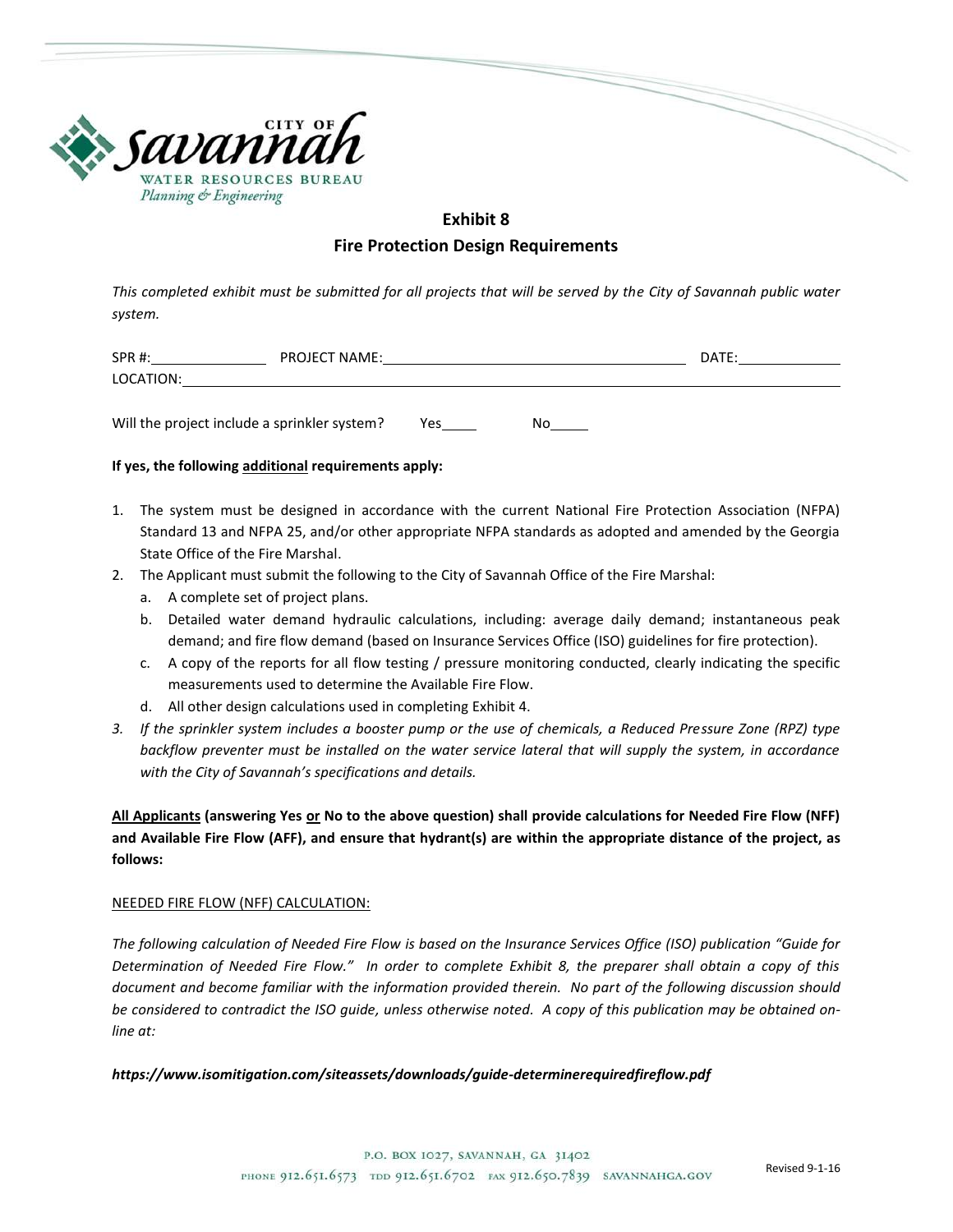To estimate the amount of water needed to fight a fire in an individual, nonsprinklered building, ISO uses the formula:

| $NFF_i = (C_i) \times (O_i) \times [1 + (X + P)_i]$                |  |
|--------------------------------------------------------------------|--|
| Where:                                                             |  |
| = the needed fire flow in gallons per minute (GPM)<br><b>NFF</b> i |  |
| $=$ a factor related to the type of construction<br>Ci.            |  |
| $=$ a factor related to the type of occupancy<br>Oi                |  |
| = a factor related to the exposure buildings<br>X                  |  |
| = a factor related to the communication between buildings<br>P     |  |

To calculate the needed fire flow of a building, the Applicant will need to determine the predominant type (class) of construction, size (effective area) of the building, predominant type (class) of occupancy, exposure from the property, and the factor for communication to another building.

The Applicant will provide the values of the factors C, O, X, and P, and the results of the NFF calculation. *Should*  future changes to the project design (whether by choice or to comply with Municipal, State, or Federal regulation), *impact the values provided and the NFF, a revised Exhibit 8 shall be provided and the Owner may be responsible for any modifications to the water system that may be required.*

**(For 1- & 2-family dwellings ≤ 2 stories in height and properties with an approved sprinkler system, NFF is discussed in #5)**

1. Construction Factor (C):

The portion of the NFF attributed to the construction and area of the proposed building is determined by the following formula:

| $C_i = 18 \times F \times (A_i)^{0.5}$ |  |  |
|----------------------------------------|--|--|
|----------------------------------------|--|--|

| Where: |                                                          |
|--------|----------------------------------------------------------|
|        | $F = Coefficient$ related to the class of construction:  |
|        | = 1.5 for Construction Class 1 (Frame)                   |
|        | = 1.0 for Construction Class 2 (Joisted Masonry)         |
|        | = 0.8 for Construction Class 3 (Non-combustible)         |
|        | and Construction Class 4 (Masonry Non-combustible)       |
|        | = 0.6 for Construction Class 5 (Modified Fire Resistive) |
|        | and Construction Class 6 (Fire Resistive)                |
|        | $A_i$ = Effective area                                   |

Note: Refer to the ISO NFF Guidance for a detailed description on how to calculate the Construction Factor when the building Construction Class is mixed.

Construction Class Coefficient (F) =

Effective Area  $(A_i) =$  square feet

Calculated Construction Factor  $(C_i) =$  \_\_\_\_\_\_\_\_\_\_\_\_\_\_\_\_\_\_\_\_\_\_\_\_\_\_\_\_\_\_\_gallons/minute (GPM)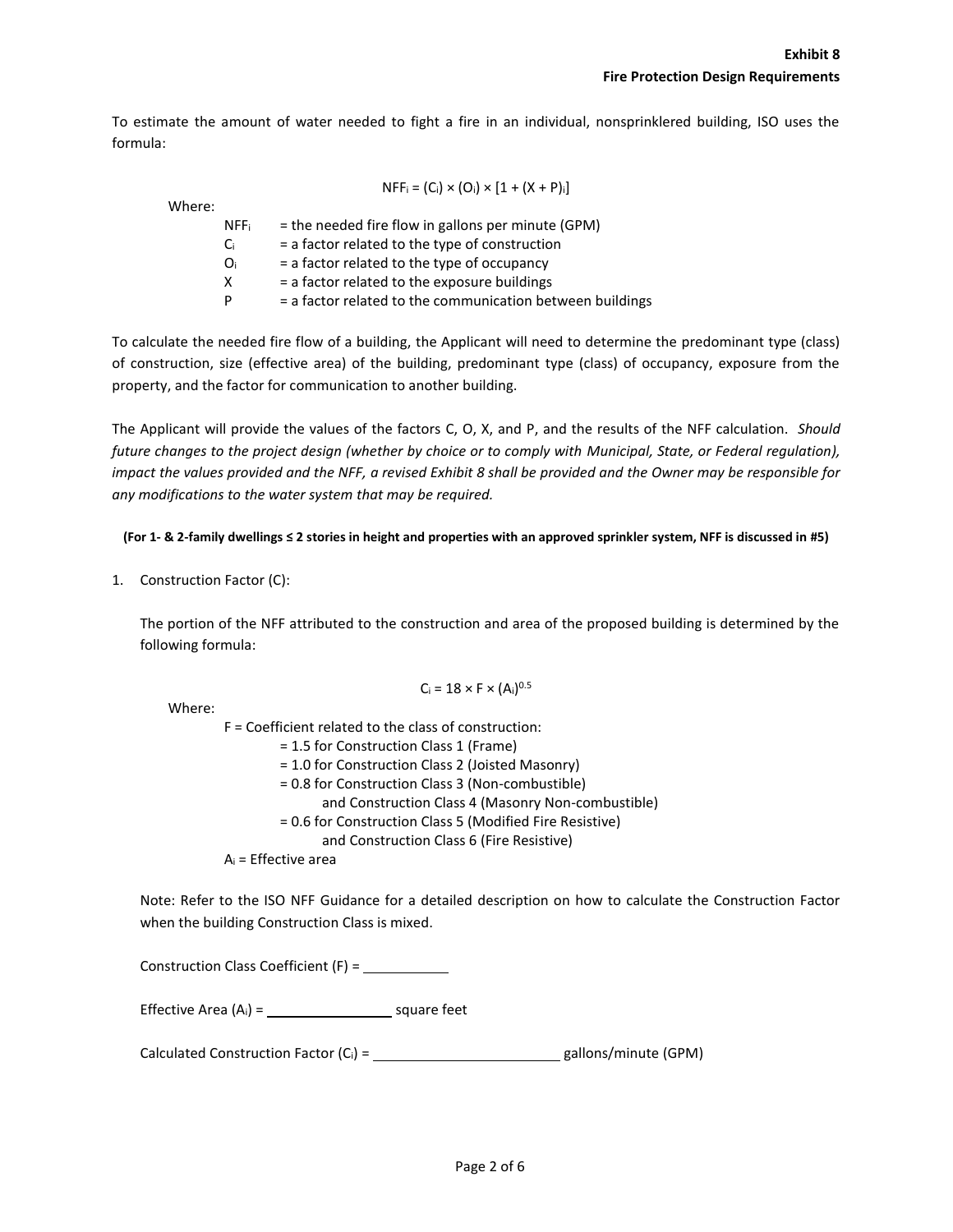The value of C<sub>i</sub> shall not be < 500 GPM or > 8,000 GPM for Construction Class 1 & 2 or > 6,000 GPM for Construction Class 3, 4, 5, and 6 or a 1-story building of any class of construction. The calculated value of C<sup>i</sup> shall be rounded to the nearest 250 GPM.

2. Occupancy Factor (O):

The factors below reflect the influence of the occupancy in the subject building on the needed fire flow:

| <b>Occupancy Combustibility Class</b> | Occupancy Factor (Oi) |
|---------------------------------------|-----------------------|
| C-1 (Noncombustible)                  | 0.75                  |
| C-2 (Limited-combustible)             | 0.85                  |
| C-3 (Combustible)                     | 1.00                  |
| C-4 (Free-burning)                    | 1.15                  |
| C-5 (Rapid burning)                   | 1.25                  |

Occupancy Factor (Oi) =

3. Exposure (X) and Communication (P) Factors:

These factors reflect the influence of adjoining or connected buildings on the NFF. An exposure building has a wall 100 feet or less from a wall of the subject building. A communicating building has a passageway to the subject building. X and P are developed for each applicable adjoining (≤ 100 ft away) or communicating (joined by passageway) building. For calculating NFF<sub>i</sub>, the term  $(X + P)$  is used, which is the sum of the exposure factor for the most at-risk exposed building (i.e. – the highest value of X) and the communication factor of the most at-risk communicating building (i.e. – the highest value of P). These may be the same or different buildings. The maximum value of  $(X + P)$  is 0.60.

Exposure Factor (X) = (Maximum value of all Exposure Factors)

Communication Factor (P) = (Maximum value of all Communication Factors)

*The Applicant shall provide a sketch (requires no more detail than that provided in Example 3 of the ISO NFF guidance document, http://www.isomitigation.com/downloads/ppc3001.pdf). Include all X and P factors determined, not just the largest ones provided above.*

4. Calculation of Needed Fire Flow (NFF):

 $NFF_i = (C_i) \times (O_i) \times [1 + (X + P)_i]$ 

 $NFF_i =$  GPM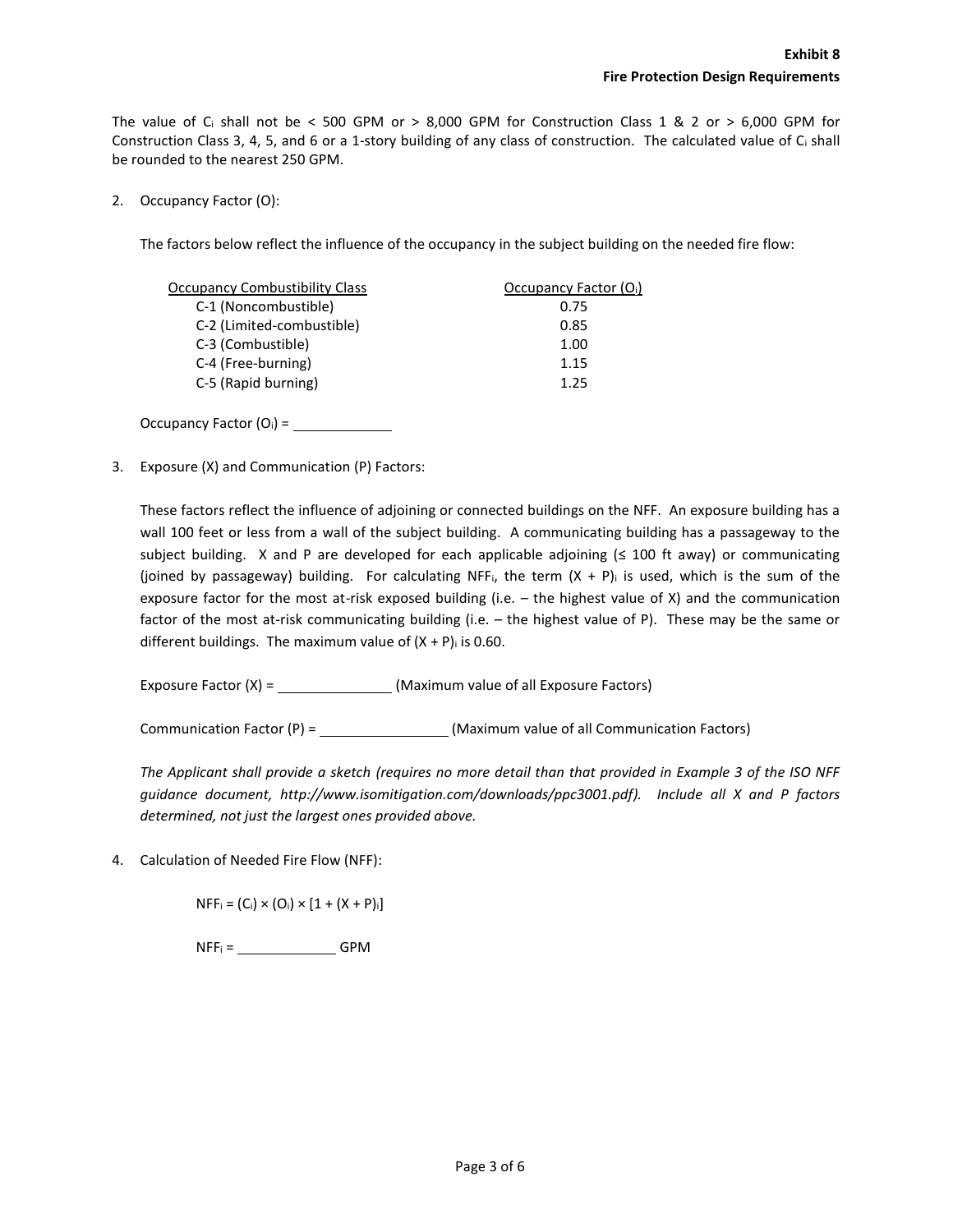## 5. Additional Considerations:

Additional considerations for the calculating of needed fire flow are as follows:

- a. When the subject building or exposure buildings have wood-shingle roof covering that can contribute to spreading fires (as determined by the local Fire Marshal), 500 GPM is added to the NFF.
- b. The maximum needed fire flow is 12,000 GPM. The minimum is 500 GPM.
- c. The final calculation of needed fire flow is rounded to the nearest 250 GPM if less than 2,500 GPM and to the nearest 500 GPM if greater than 2,500 GPM
- d. For 1- and 2-family dwellings not exceeding 2 stories in height, the following needed fire flows shall be used:

| Distance between Buildings (feet) | Needed Fire Flow (GPM) |
|-----------------------------------|------------------------|
| Over 100                          | 500                    |
| $31 - 100$                        | 750                    |
| $11 - 30$                         | 1,000                  |
| 10 or less                        | 1.500                  |

- e. For other types of habitational buildings, the maximum needed fire flow is 3,500 GPM.
- f. Required fire flow for properties with an approved sprinkler system consists of the flow required for the sprinkler system plus the required hose-stream allowance, or 500 GPM, whichever is greater.

## AVAILABLE FIRE FLOW (AFF) CALCULATION:

The Available Fire Flow (AFF) must be calculated based on hydrant flow testing and supplemental hydraulic analyses. The AFF will represent the fire flow that is available from the public water system at the existing or proposed hydrant(s) nearest to the proposed facility at a residual pressure of 20 psi.

The following formula, which was developed by the ISO, can be used to adjust the data from a hydrant flow test to determine the available fire flow at that location at 20 psi:

$$
Q_{20}\text{=Q}_{t} \times \frac{(P_{s}\text{-} P_{20})^{0.54}}{(P_{s}\text{-} P_{t})^{0.54}}
$$

Where:

- $Q_{20}$  = Available fire flow at a residual pressure of 20 psi (GPM)
- $Q_t$ <br> $P_s$ = Hydrant flow during test (GPM)
- $P_s$  = Static pressure measured before hydrant flow test (psi)<br> $P_{20}$  = 20 psi (desired residual pressure)
- = 20 psi (desired residual pressure)
- $P_t$  = Residual pressure measured during hydrant flow test (psi)

| Hydrant Flow Rate during Test $(Q_t)$ :      | <b>GPM</b> |
|----------------------------------------------|------------|
| Static Pressure before Flow Test (Ps):       | psi        |
| Residual Pressure during Flow Test $(P_t)$ : | psi        |
| Calculated Available Fire Flow $(Q_{20})$ :  | <b>GPM</b> |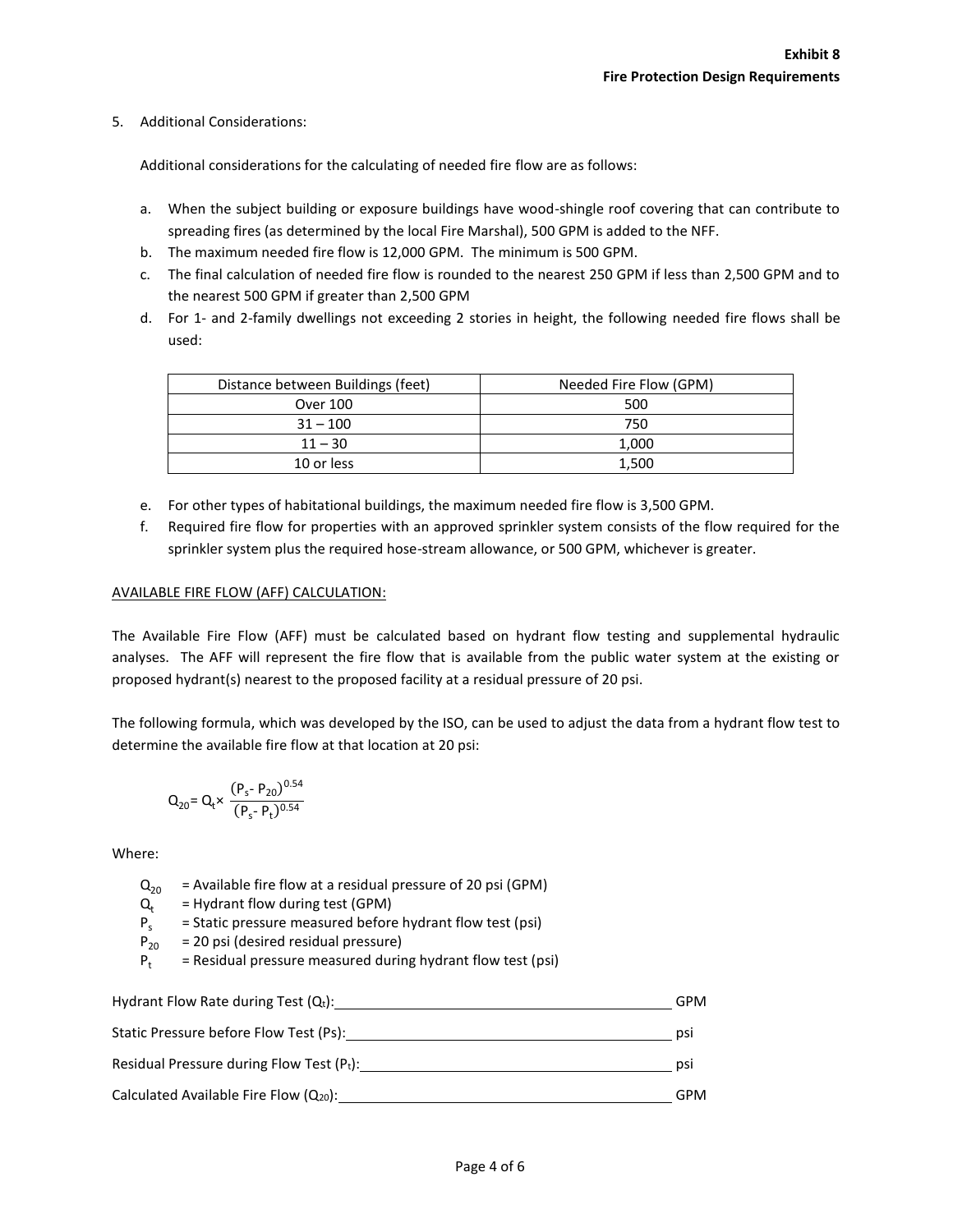**Flow testing / pressure monitoring shall only be conducted with Water Distribution Department staff present to operate the system, (i.e. - open hydrants and valves).** To coordinate observation and facility operation by City staff, please contact the Director of the Water Distribution and Conveyance Department, James Laplander at jlaplander@savannahga.gov. Include the phrase "Request for Water System Fire Flow Test" in the email subject line. Please also include a sketch showing the water system in the area, the location of the proposed flow and pressure hydrant(s), and reply contact information.

As the results of flow testing may vary significantly with instantaneous water demand, it shall be the responsibility of the Design Professional to ensure that sufficient water system testing / monitoring is conducted to get an accurate representation of the available water supply during critical flow conditions.

Testing shall be completed per the requirements of the most recent edition of AWWA Manual M17 - Installation, Field Testing, and Maintenance of Fire Hydrants. Testing shall be conducted during periods of high demand, based on the nature of the service area (residential, commercial, institutional, or industrial) and available City pumping (demand) data; however this may not be representative of flow availability under all possible conditions. For instances where flow availability is critical, 24-hr pressure monitoring is recommended. The hydrant(s) used during flow testing (where flow and residual pressure are measured) and pressure monitoring shall be clearly indicated on the water utility plans.

If the calculated AFF  $(Q_{20})$  for a single hydrant is insufficient to meet the NFF, the test may be repeated by measuring flows and pressures using multiple hydrants within 600 LF (as defined below) of the project site. Should proposed hydrants be needed to meet the NFF, the  $Q_{20}$  from this hydrant(s) may be determined by water system modeling using the results of hydrant flow testing from the nearest existing hydrant.

If the AFF is insufficient to meet the NFF, the Design Professional shall modify the building / site design to reduce the NFF and / or include water system upgrades to raise the AFF. Provided that the City has met its obligation to provide the minimum 1,000 GPM at 20 psi, the cost of the water system upgrades shall be borne by the Developer. Project design submittals shall clearly show how proposed water system upgrades will raise the AFF.

## HYDRANT DISTRIBUTION REQUIREMENTS:

As the conditions during the hydrant test may not be the same as when fire flow is needed, a hydrant distribution requirement must also be met.

The hydrant distribution in the vicinity of a proposed facility must be sufficient to ensure that the NFF can be delivered. A 1,000 GPM credit is applied for each existing or proposed hydrant within 1,000 feet of the facility. This hydrant flow rate is based on ISO criteria given the fact that the City of Savannah Fire Department responds to all fires with at least one pumper truck and engines that carry a minimum of 1,000 feet of 5" hose.

The distance from the hydrant to the proposed facility must be measured as the fire hose can be laid by apparatus (i.e., along roads and driveways as a vehicle would drive). Only 50 feet of the distance can be cross-country where the fire hose would be laid by hand at the hydrant. *The hydrants used to meet the hydrant distribution requirements shall be clearly indicated on the water and sewer utility plans.*